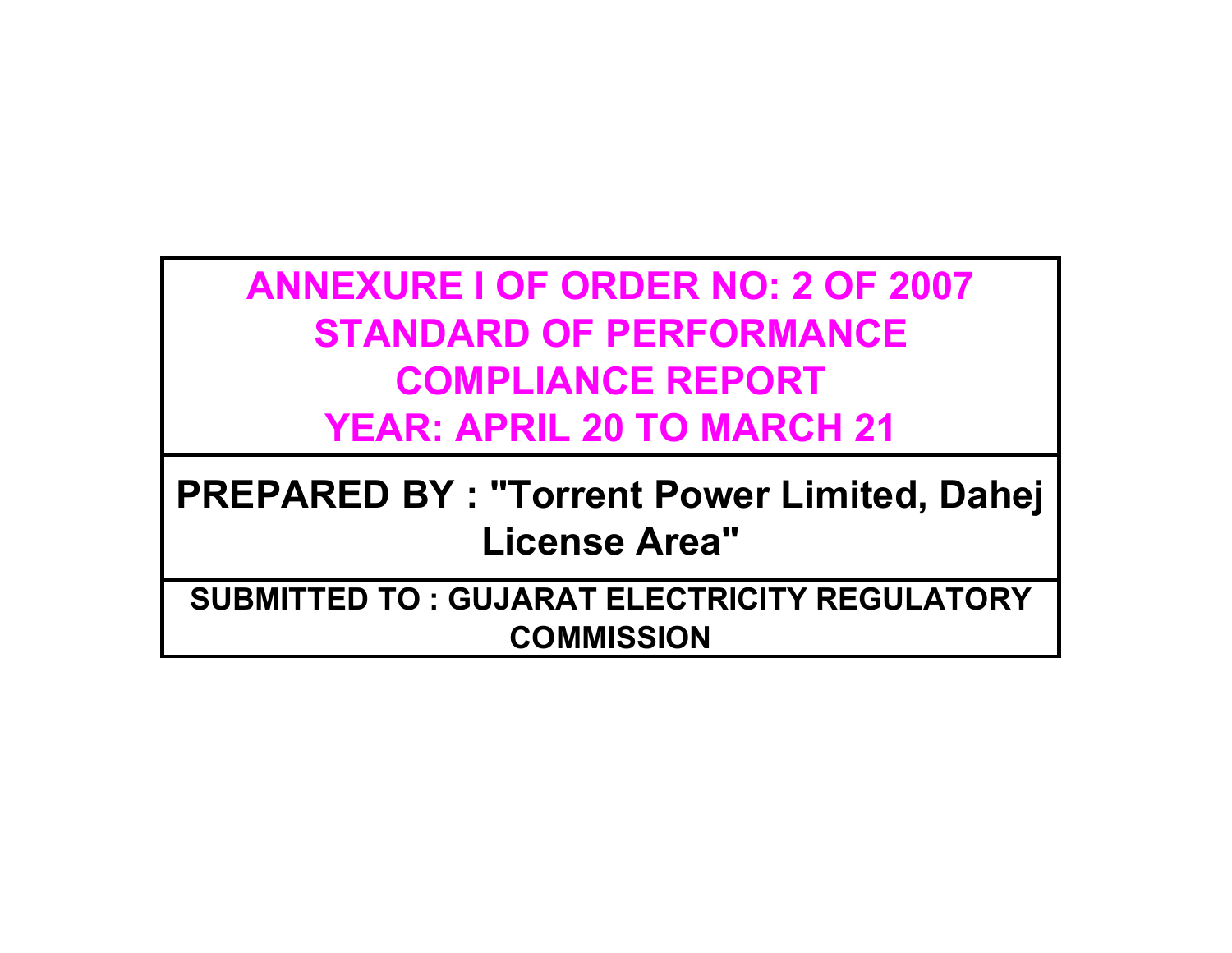#### **Year : 2020-21**

# **Performa SoP 001: Fatal and Non-fatal accident report**

|                                                                |                     |            | <b>Cumulative for the FY</b> |         |            |
|----------------------------------------------------------------|---------------------|------------|------------------------------|---------|------------|
| Name of Area/Circle                                            | <b>Departmental</b> |            |                              | Outside |            |
|                                                                | FН                  | <b>NFH</b> | FH                           | FΑ      | <b>NFH</b> |
| Dahei License Area                                             |                     |            |                              |         |            |
| <b>IFH-Fatal Human, NFH- Non Fatal Human, FA- Fatal Animal</b> |                     |            |                              |         |            |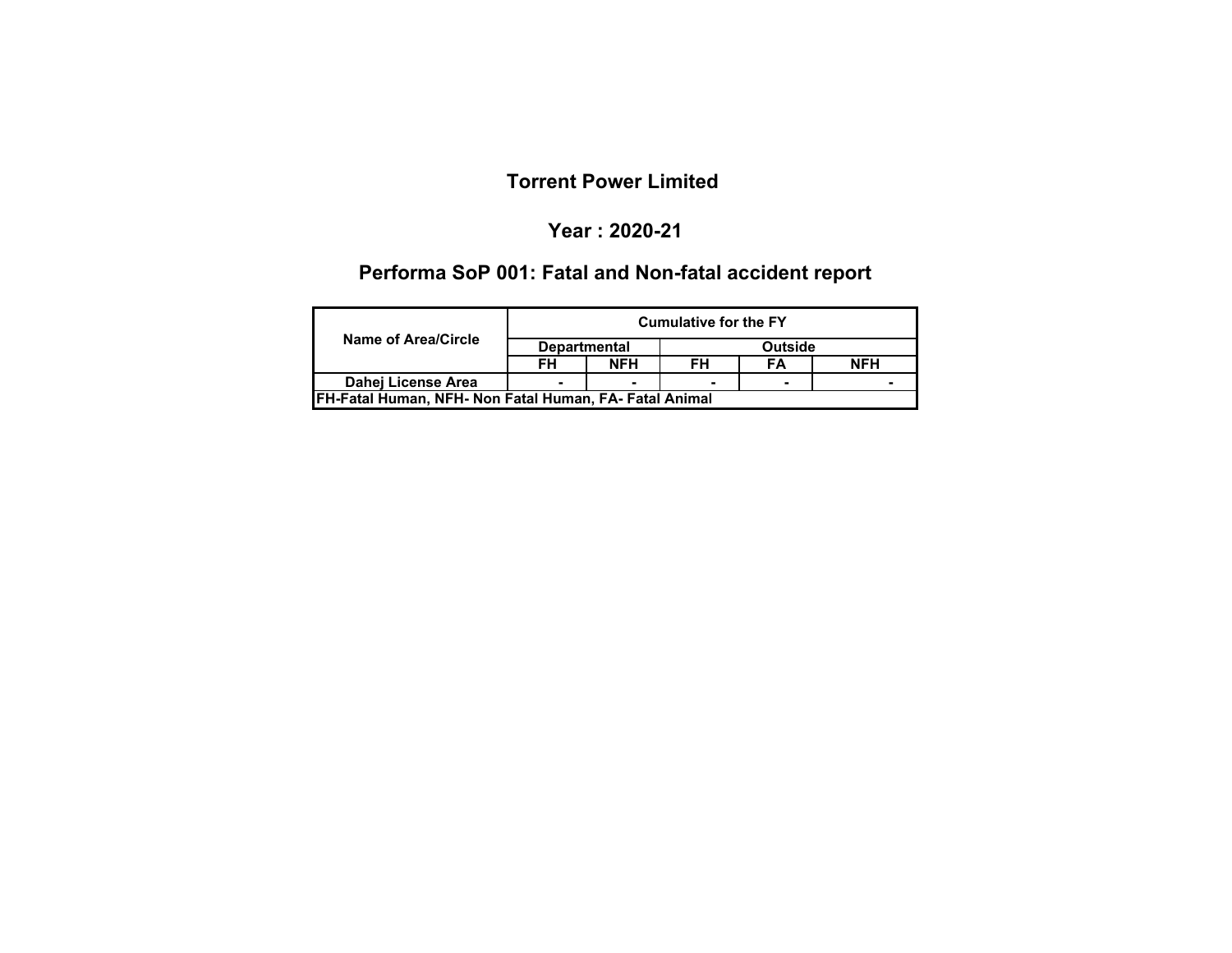### **Torrent Power Limited (Dahej)**

#### **Year : 2020-21**

### **Perfroma SoP 002: Action taken report for safety measures complied for the accidents occurred**

| (1)             | (2)                                                                   | (3)                  | (4)                        | (5)                         | (6)                              |                                                                  | (8)                                                   | (9)                                                     |
|-----------------|-----------------------------------------------------------------------|----------------------|----------------------------|-----------------------------|----------------------------------|------------------------------------------------------------------|-------------------------------------------------------|---------------------------------------------------------|
| <b>ISr. No.</b> | <b>Location of</b><br><b>Accident and</b><br>details of the<br>victim | Date of<br>Occurence | Type of<br><b>Accident</b> | Cause of<br><b>Accident</b> | <b>Findings of</b><br> CH/EI/AEI | <b>Remedies Suggested</b><br>by CEI/ EI/ AEI in<br>various cases | <b>Whether the remedy</b><br>suggested is<br>complied | Action taken to avoid<br>occurence of such<br>accidents |
|                 | <b>NA</b>                                                             | <b>NA</b>            | <b>NA</b>                  | <b>NA</b>                   | <b>NA</b>                        | <b>NA</b>                                                        | <b>NA</b>                                             | <b>NA</b>                                               |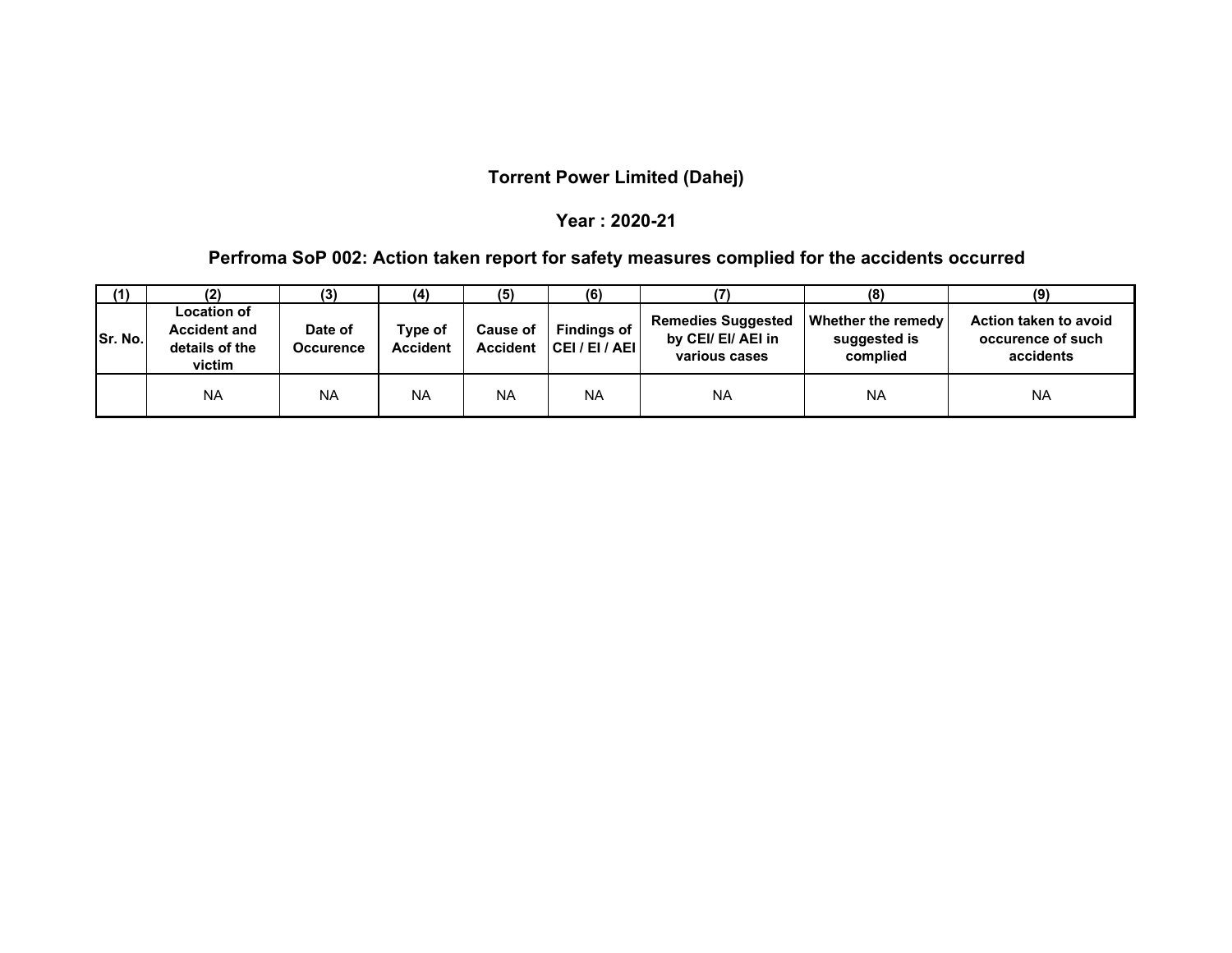#### **Year : 2020-21**

#### **Performa SoP 003 B:Register For Compiling the complaints Classificationwise**

|                     |                                                                               |                                              |                                              |                          | No. of complaints redressed during the year |                              |                                           |                                               |                          |                                                    |
|---------------------|-------------------------------------------------------------------------------|----------------------------------------------|----------------------------------------------|--------------------------|---------------------------------------------|------------------------------|-------------------------------------------|-----------------------------------------------|--------------------------|----------------------------------------------------|
|                     | Classification                                                                | Pending<br>compliants<br>of previous<br>year | Complaints<br>received<br>during the<br>year | Total<br>complaints      | Within 50%<br>of stipulated<br>time         | Within<br>stipulated<br>time | Up to double<br>the<br>stipulated<br>time | More than<br>double the<br>stipulated<br>time | <b>Total</b>             | <b>Balance</b><br>Complaints<br>to be<br>redressed |
|                     | $\mathbf{1}$                                                                  | $\overline{2}$                               | $\mathbf{3}$                                 | 4                        | 5                                           | 6                            | $\overline{7}$                            | 8                                             | $9 = Total 5 to 8$       | $10 = (4 - 9)$                                     |
|                     | Dahej License Area                                                            |                                              |                                              |                          |                                             |                              |                                           |                                               |                          |                                                    |
| A(i)                | Interruption in power supply-Loose<br>Connection from Pole                    |                                              | $\sim$                                       | ÷.                       | ÷.                                          | $\overline{a}$               | $\overline{\phantom{a}}$                  | $\overline{\phantom{a}}$                      | $\overline{\phantom{a}}$ |                                                    |
| A (ii)              | Interruption in power supply-Interruption<br>due to line break down           |                                              | $\overline{a}$                               | ÷.                       | ÷                                           | ٠                            | ÷.                                        | ÷.                                            |                          |                                                    |
| A (iii)             | Interruption in power supply-Interruption<br>due to failure of transformers   |                                              |                                              | $\ddot{\phantom{1}}$     |                                             |                              |                                           |                                               |                          |                                                    |
| $\overline{A (iv)}$ | Interruption in power supply-Others                                           | $\blacksquare$                               | 47                                           | 47                       | 43                                          | 3                            | $\mathbf{1}$                              | $\sim$                                        | 47                       | $\sim$                                             |
| B(i)                | Quality<br>$\overline{of}$<br>Power<br>Supply-No<br>augmentation required     |                                              | 5                                            | 5                        | 5                                           |                              |                                           | $\sim$                                        | 5                        |                                                    |
| B (ii)              | Quality of Power Supply-Augmentation<br>required                              |                                              |                                              | ÷.                       | ٠                                           | ä,                           | $\ddot{\phantom{1}}$                      | $\sim$                                        |                          |                                                    |
| C(i)                | Meters-Stopped / Defective / Burnt / No<br><b>Display Meters</b>              |                                              | ÷.                                           | ä,                       | ÷.                                          | ٠                            | $\blacksquare$                            | $\blacksquare$                                | $\ddot{\phantom{1}}$     | $\sim$                                             |
| $C$ (ii)            | Meters- Billing on average basis for<br>more than two bill                    |                                              | $\overline{a}$                               | ÷.                       | ÷.                                          | $\overline{a}$               | $\ddot{\phantom{1}}$                      | $\sim$                                        | $\ddot{\phantom{1}}$     |                                                    |
| D(i)                | Overhead Lines-Loose Wires                                                    | $\overline{\phantom{a}}$                     | $\overline{\phantom{a}}$                     | $\overline{\phantom{a}}$ | $\sim$                                      | $\blacksquare$               | $\overline{\phantom{a}}$                  | $\overline{\phantom{a}}$                      | $\sim$                   | $\sim$                                             |
| D(i)                | Overhead Lines-Inadequate ground<br>clearance                                 |                                              | $\blacksquare$                               | ä,                       | ٠                                           | ٠                            | $\blacksquare$                            | $\blacksquare$                                | $\overline{\phantom{a}}$ | $\sim$                                             |
| E(i)                | Bills-For current bills<br>where<br>nol<br>additional information is required | $\blacksquare$                               | $\blacksquare$                               | $\blacksquare$           | ÷.                                          | ٠                            | $\blacksquare$                            | $\blacksquare$                                | $\overline{\phantom{a}}$ | $\sim$                                             |
| $E$ (ii)            | Bills-Additional information + site visit<br>required                         |                                              | $\sim$                                       | ÷.                       | $\sim$                                      | $\blacksquare$               | $\blacksquare$                            | $\blacksquare$                                | $\sim$                   |                                                    |
| F(i)                | Connections-Extension<br>Service<br>of<br>mains is not required               |                                              |                                              | ÷.                       |                                             | ä,                           | $\ddot{\phantom{1}}$                      |                                               |                          |                                                    |
| $F$ (ii)            | Connections-Extension<br>Service<br>of<br>mains is required                   |                                              |                                              | ä,                       | ٠                                           | ä,                           | $\ddot{\phantom{1}}$                      | $\sim$                                        | $\ddot{\phantom{1}}$     |                                                    |
| F (iii)             | Connections-Modification in<br>Service<br>connected Load                      |                                              | $\overline{a}$                               | ÷.                       | ÷                                           | $\overline{a}$               |                                           | $\sim$                                        | ÷,                       | ÷.                                                 |
| $F$ (iv)            | Service Connections-Name Change/<br>reconnection                              | $\blacksquare$                               | $\blacksquare$                               | ä,                       | ä,                                          | ٠                            | $\blacksquare$                            | $\blacksquare$                                | $\blacksquare$           |                                                    |
| F(v)                | <b>Connections-Others</b><br>Service<br>(Processing Related)                  |                                              | ÷.                                           | ÷.                       | ÷                                           | $\blacksquare$               | $\blacksquare$                            | $\sim$                                        | $\sim$                   |                                                    |
| G                   | Refund of amount due in regard to<br>temporary connection                     |                                              | $\overline{\phantom{a}}$                     | ÷.                       | ÷.                                          | $\overline{a}$               | $\ddot{\phantom{1}}$                      | $\sim$                                        | $\overline{a}$           |                                                    |
| H                   | <b>Others</b>                                                                 |                                              |                                              |                          | ٠                                           | $\mathbf{r}$                 | $\ddot{\phantom{1}}$                      | $\sim$                                        |                          |                                                    |
|                     | <b>Total</b>                                                                  | $\overline{\phantom{a}}$                     | 52                                           | 52                       | 48                                          | 3                            | $\mathbf{1}$                              | $\blacksquare$                                | 52                       |                                                    |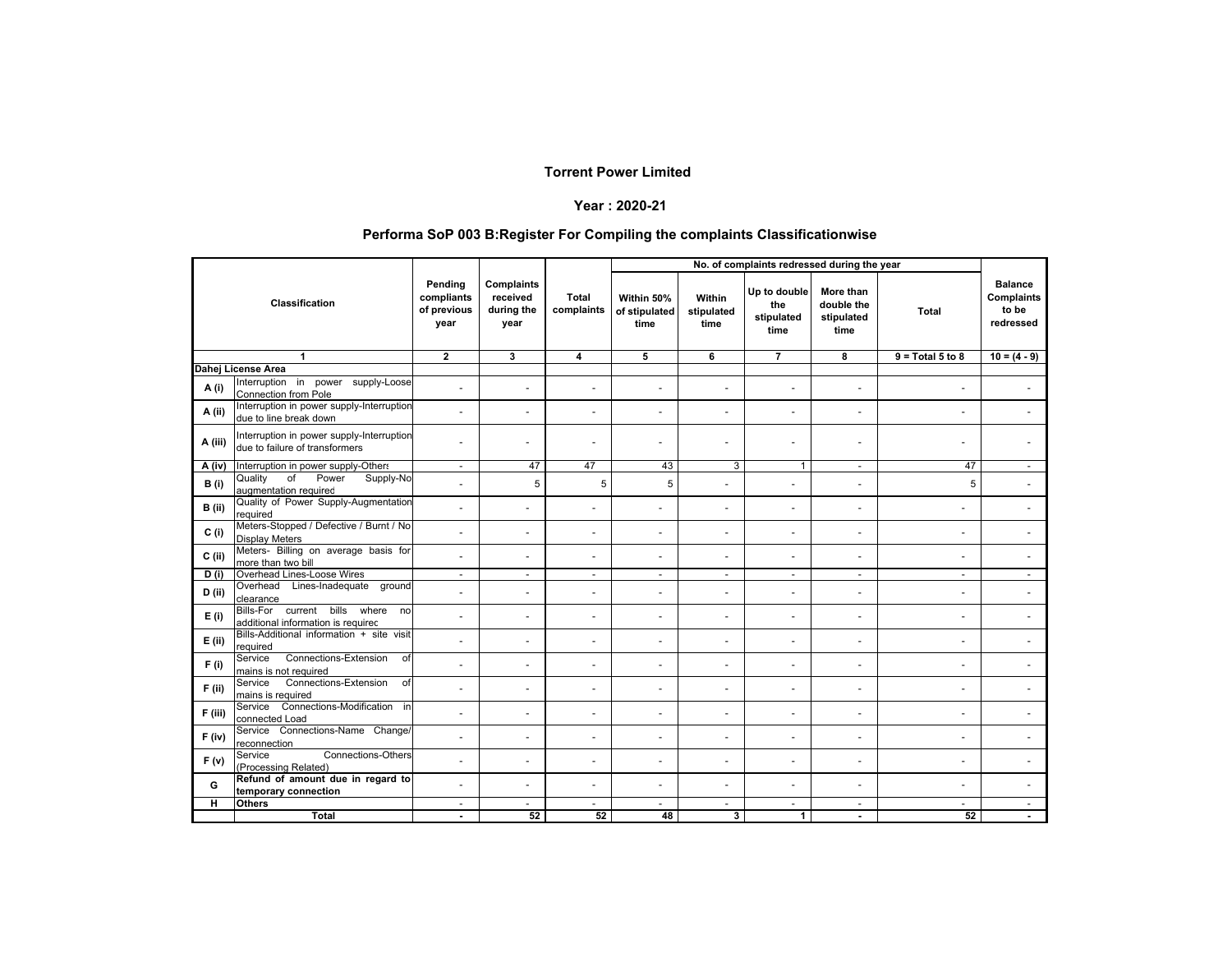#### **Year : 2020-21**

# **Performa SoP 004: Publicity carried out**

|             | Actions or steps carried out by distribution licensee towards                                                                                                                                                                                                                                                                                                                                                                                                                                                 | <b>Likely number of consumers</b> |                                                                                                   |
|-------------|---------------------------------------------------------------------------------------------------------------------------------------------------------------------------------------------------------------------------------------------------------------------------------------------------------------------------------------------------------------------------------------------------------------------------------------------------------------------------------------------------------------|-----------------------------------|---------------------------------------------------------------------------------------------------|
| Sr. No.     | public awareness in the year                                                                                                                                                                                                                                                                                                                                                                                                                                                                                  | influenced                        | Details about media                                                                               |
| 1           | <b>Website</b><br><b>Bill Glossary</b><br><b>New Tariff</b><br><b>Consumption Calculator</b><br><b>Procedural Guidance</b><br><b>Payment Options</b><br>Contact details<br>Call Center details and numbers<br>Torrent Power Mobile Links concept and details<br>Form Downloads (important application forms)<br>FAQ's<br><b>Consumer Charter</b><br>Online Bill Payment (how to pay and related forms)<br><b>Energy Conservation tips</b><br><b>Safety Tips</b><br>Electricity Supply Code (copy of the code) | Consumers at large                | Web Site www.torrentpower.com &<br>portal<br>https://connect.torrentpower.com                     |
|             | Dahej License Area                                                                                                                                                                                                                                                                                                                                                                                                                                                                                            |                                   |                                                                                                   |
| $\mathbf 2$ | <b>Information boards</b><br>Grievance Redressal Options (Internal redressal committee/<br>Consumer Redressal Forum), In the Interest of Consumers by GERC<br>& Application Processing Charges                                                                                                                                                                                                                                                                                                                | 112 (At one office)               | <b>Information Boards</b>                                                                         |
| 3           | <b>Banners</b>                                                                                                                                                                                                                                                                                                                                                                                                                                                                                                |                                   |                                                                                                   |
|             | Portal Connect information displayed at different locations                                                                                                                                                                                                                                                                                                                                                                                                                                                   | $\overline{11}$                   | Displayed at Plot No. Z/21 office                                                                 |
|             | <b>Bills</b><br>Front side : Portal Connect Information, Energy Saving Tips                                                                                                                                                                                                                                                                                                                                                                                                                                   | 112                               | Information about Call Centre Info.                                                               |
| 4           | Back side : Call Centre Info, Portal Connect Information, Redressal<br>forum details, Tariff rate                                                                                                                                                                                                                                                                                                                                                                                                             | 112                               | Portal Connect Information, Energy<br>Saving tips, Redressal forum details,<br><b>Tariff rate</b> |
| 5           | <b>Email - Billing</b>                                                                                                                                                                                                                                                                                                                                                                                                                                                                                        | 112 nos.                          | Email                                                                                             |
|             | <b>Power Factor Awareness Programme</b>                                                                                                                                                                                                                                                                                                                                                                                                                                                                       |                                   | Consumer was guided for                                                                           |
| 6           | Personal Visit to HT, LTMD & LT Consumers                                                                                                                                                                                                                                                                                                                                                                                                                                                                     | 1 nos.                            | improvement of PF                                                                                 |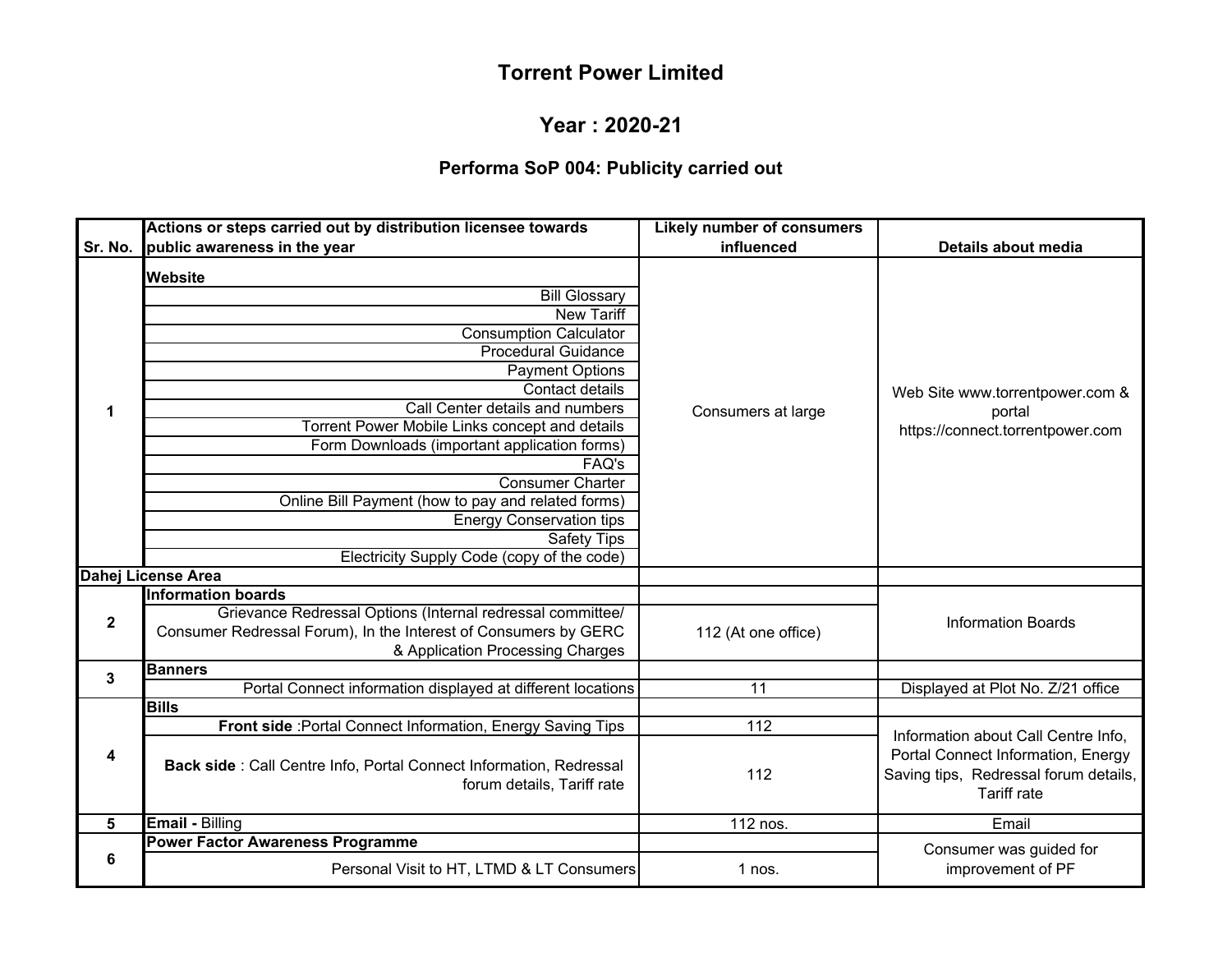#### **Year : 2020-21**

# **Performa SoP 005 B : Action taken reported by the Redressal Committee**

| Sr.<br>No.   | Month              | Date and Time* of Meeting Conducted | No. of complaints<br>registered at the<br>meeting | No. of complaints<br>pending at the end of<br>the meeting. |
|--------------|--------------------|-------------------------------------|---------------------------------------------------|------------------------------------------------------------|
|              | Dahej License Area |                                     |                                                   |                                                            |
|              | Apr-20             |                                     | ۰.                                                |                                                            |
| $\mathbf{2}$ | $May-20$           | 29.05.2020                          | $\sim$                                            |                                                            |
| 3            | <b>Jun-20</b>      | 26.06.2020                          | ۰                                                 |                                                            |
| 4            | <b>Jul-20</b>      | 21.07.2020                          | ۰                                                 |                                                            |
| 5            | Aug-20             | 28.08.2020                          | ۰                                                 |                                                            |
| 6            | Sep-20             | 25.09.2020                          | ۰                                                 |                                                            |
|              | Oct-20             | 30.10.2020                          | ۰                                                 |                                                            |
| 8            | <b>Nov-20</b>      | 27.11.2020                          | ۰                                                 |                                                            |
| 9            | Dec-20             | 25.12.2020                          | ۰                                                 |                                                            |
| 10           | $Jan-21$           | 29.01.2021                          | ۰                                                 |                                                            |
| 11           | Feb-21             | 26.02.2021                          | ۰                                                 |                                                            |
| 12           | Mar-21             | 26.03.2021                          | ۰                                                 |                                                            |

*\* Time - 03:00 PM to 05:00 PM*

*Note: Meeting could not be conducted in Apr-20 due to COVID-19 related restrictions*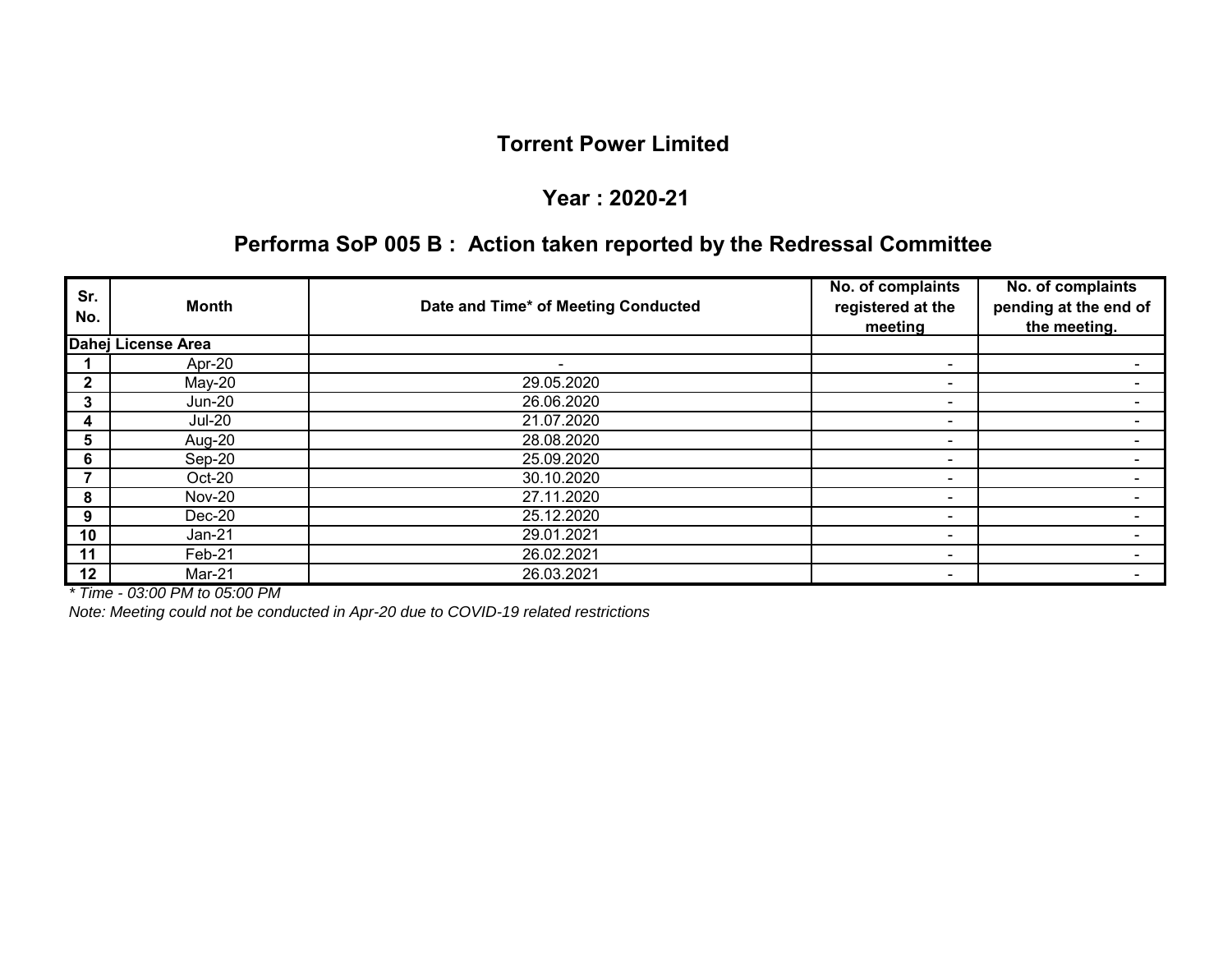#### **Year : 2020-21**

### **Performa SoP 006: Failure of Distribution Transformer**

|                    | No. of existing<br><b>Distribution Transformer</b><br>at the start of the year | <b>No. of Distribution</b><br><b>Transformers added</b><br>during the year | Total number of<br>distribution<br>transformer | Total no of<br><b>Distribution</b><br>transformer<br><b>Failed</b> | 1% failure rate of Distribution<br>transfromer |
|--------------------|--------------------------------------------------------------------------------|----------------------------------------------------------------------------|------------------------------------------------|--------------------------------------------------------------------|------------------------------------------------|
|                    |                                                                                |                                                                            | $C = A + B$                                    |                                                                    | H= (D) * 100/C                                 |
| Dahej License Area |                                                                                |                                                                            |                                                |                                                                    | $0.000\%$                                      |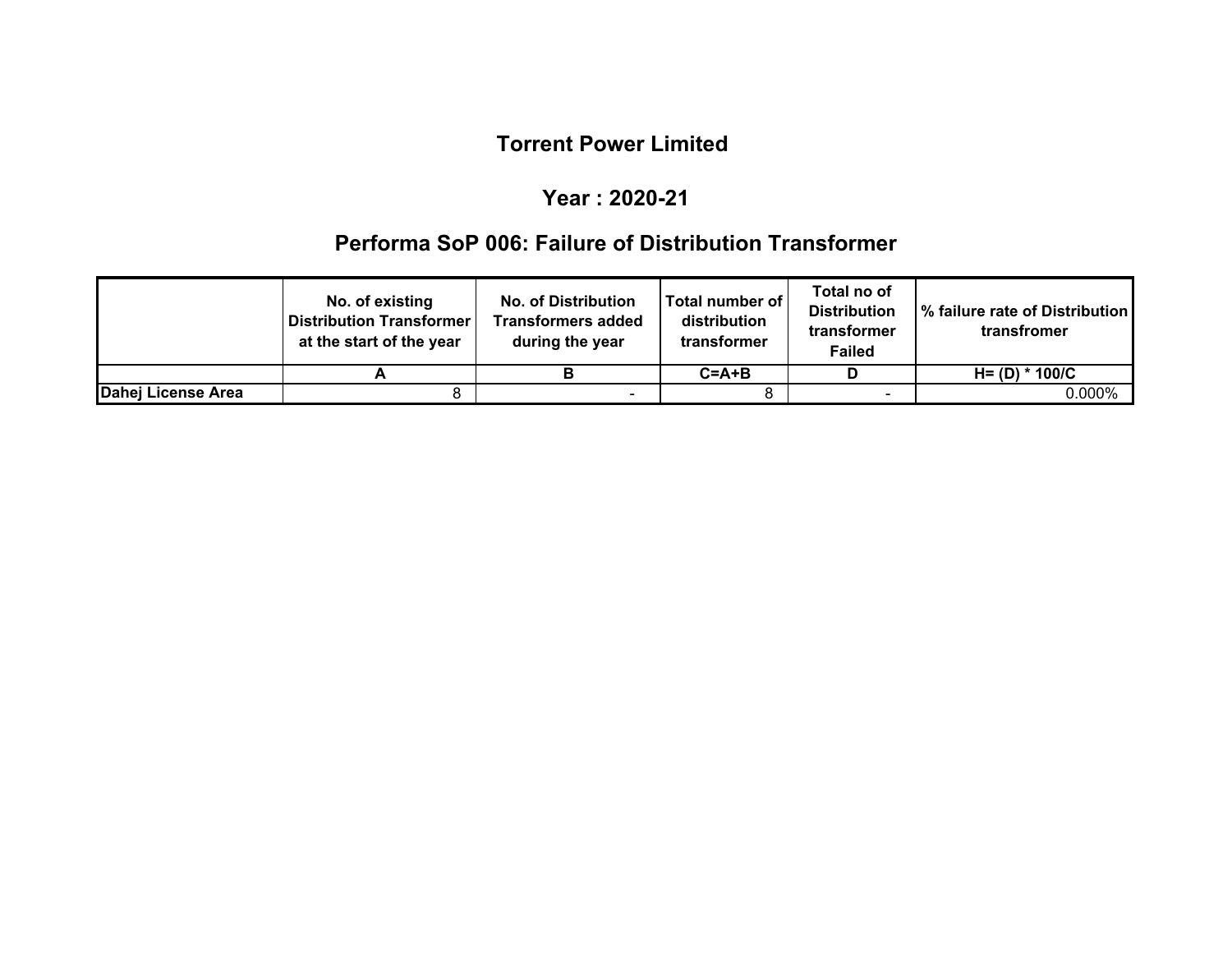#### **Year : 2020-21**

### **Performa SoP 007: Failure of Power Transformer**

|                    | <b>No. of existing Power</b><br>Transformer at the<br>start of the year | No. of Power<br><b>Transformers added</b><br>during the year | <b>Total number of Power!</b><br>transformer | <b>Total no of Power</b><br>transformer Failed | Ⅰ% failure rate of Power<br>transfromer |
|--------------------|-------------------------------------------------------------------------|--------------------------------------------------------------|----------------------------------------------|------------------------------------------------|-----------------------------------------|
|                    |                                                                         |                                                              | $C = A + B$                                  |                                                | $H = (D) * 100/C$                       |
| Dahej License Area |                                                                         |                                                              |                                              | $\sim$                                         | $0.00\%$                                |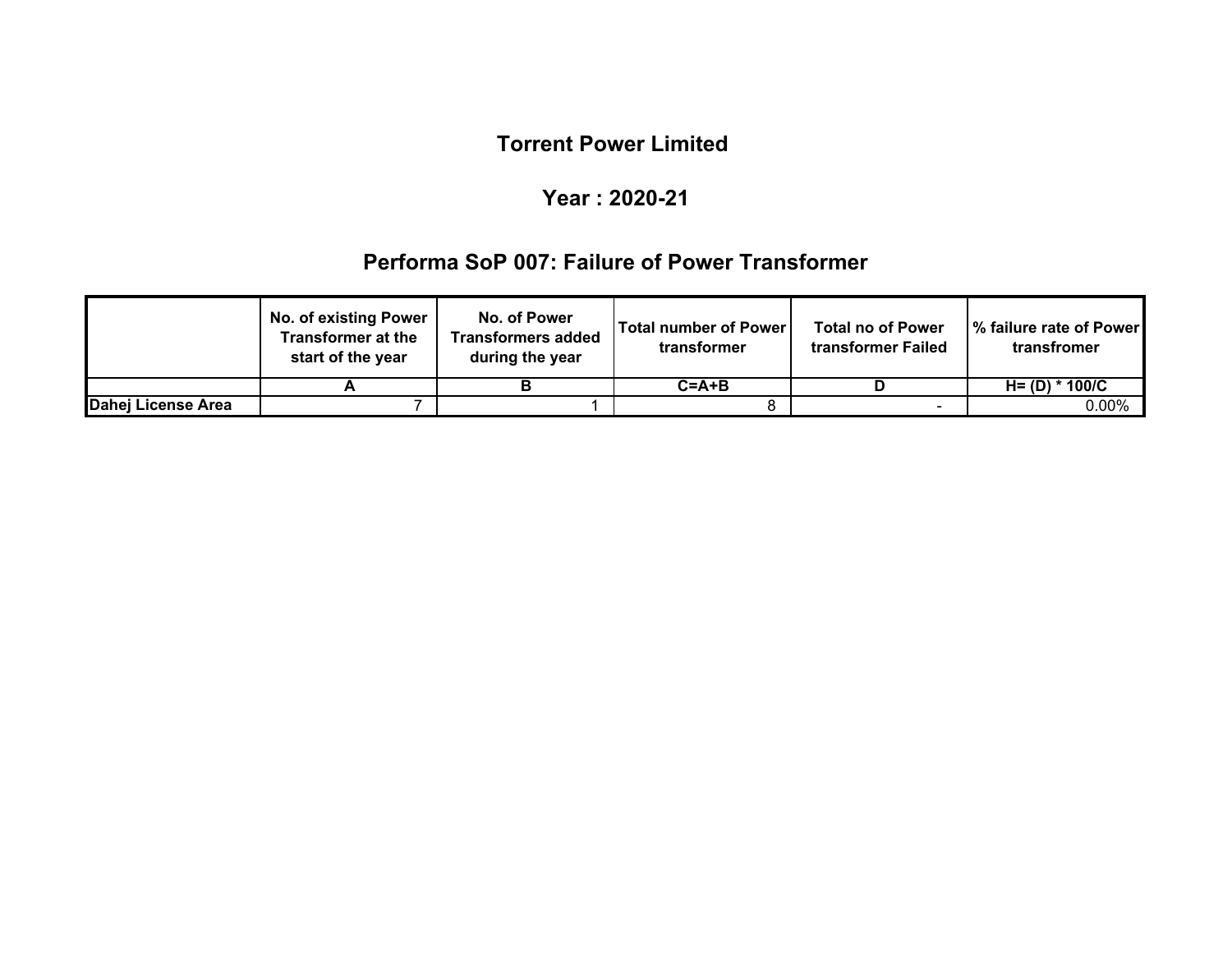#### **Torrent Power Limited (Dahej Distribution) Year : 2020**

| <b>Compliance Sample Test Report for Neutral Voltage</b> |                                |                                 |                                                             |                                                              |                                                 |  |
|----------------------------------------------------------|--------------------------------|---------------------------------|-------------------------------------------------------------|--------------------------------------------------------------|-------------------------------------------------|--|
| (1)                                                      | (2)                            | (3)                             | (4)                                                         | (5)                                                          | (6)                                             |  |
| Sr. No.                                                  | Category of<br><b>Consumer</b> | <b>Sample Size</b><br>(Numbers) | <b>Standard</b><br><b>Specified in</b><br><b>Regulation</b> | Deviation of the<br>results from<br>sample test<br>(Numbers) | % age of non<br>compliance<br>$(6)=(5)*100/(3)$ |  |
|                                                          | <b>LT Consumers</b>            |                                 |                                                             |                                                              |                                                 |  |
|                                                          | Domestic                       |                                 | 2%                                                          | -                                                            |                                                 |  |
| $\overline{2}$                                           | Commercial                     |                                 | 2%                                                          |                                                              | 0.00%                                           |  |
| 3                                                        | Industrial                     | 4                               | 2%                                                          | -                                                            | $0.00\%$                                        |  |
| 4                                                        | Agricultural                   |                                 | 2%                                                          | -                                                            |                                                 |  |
| 5                                                        | <b>Public Water Works</b>      |                                 | 2%                                                          |                                                              | $0.00\%$                                        |  |
|                                                          | <b>HT Consumers</b>            |                                 |                                                             | $\overline{\phantom{0}}$                                     |                                                 |  |
| 6                                                        | <b>HT</b> Industrial           |                                 | 2%                                                          | -                                                            |                                                 |  |
| Total                                                    |                                | 12                              |                                                             |                                                              | 0.00%                                           |  |

### **SoP 008: Sample Test result for Neutral Voltage**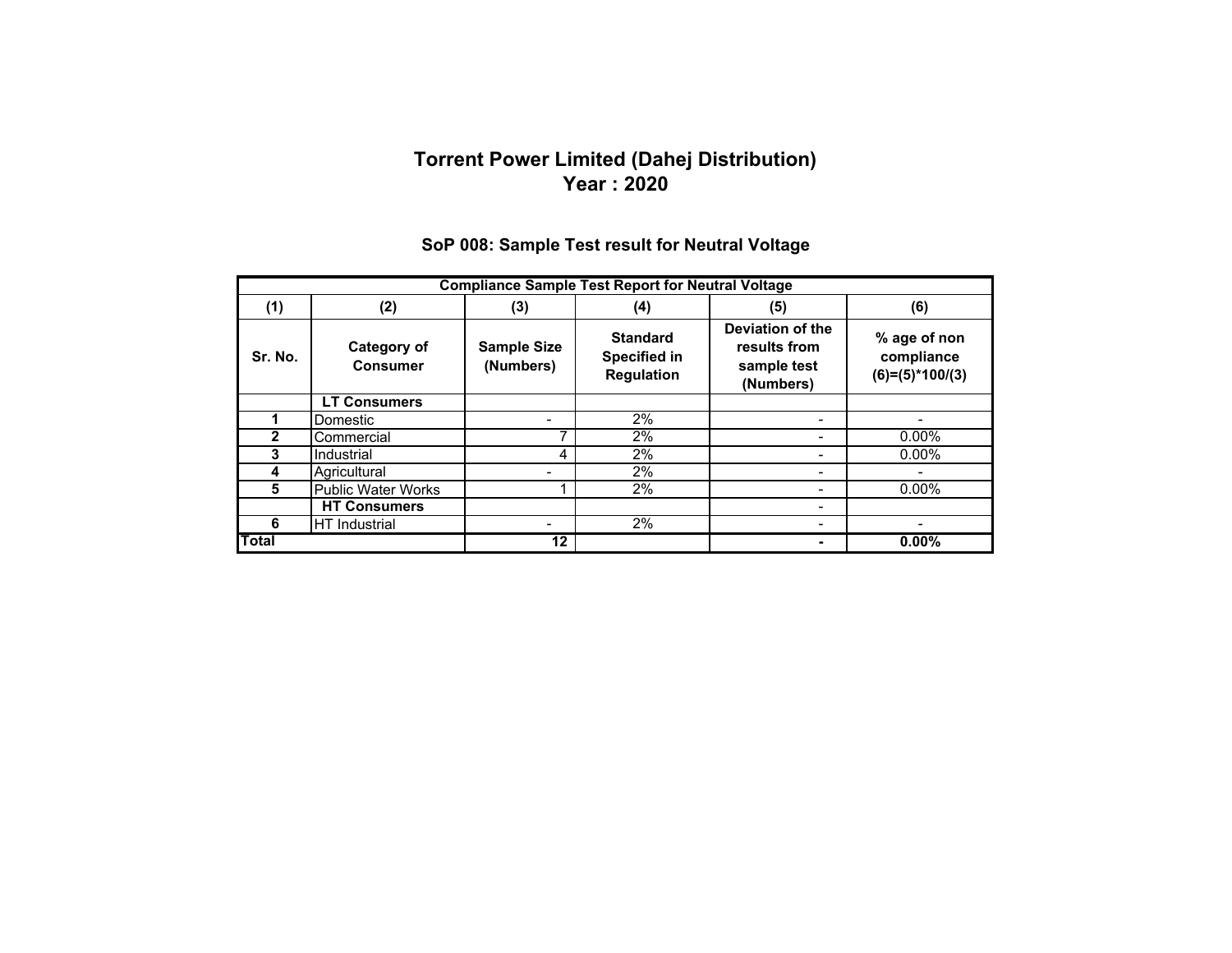#### **Torrent Power Limited (Dahej Distribution) Year : 2020**

|                      | <b>Compliance Sample Test Report for Voltage Variation</b> |                                            |                                                           |                                                 |  |  |  |  |  |
|----------------------|------------------------------------------------------------|--------------------------------------------|-----------------------------------------------------------|-------------------------------------------------|--|--|--|--|--|
|                      | '5)<br>2)<br>3)                                            |                                            |                                                           |                                                 |  |  |  |  |  |
| <b>Voltage Level</b> | <b>Sample Size</b><br>(Numbers)                            | <b>Standard Specified</b><br>in Regulation | Deviation of the<br>results from sample<br>test (Numbers) | % age of non<br>compliance<br>$(5)=(4)*100/(2)$ |  |  |  |  |  |
| Low Voltage          | 12                                                         | +6% to -6%                                 |                                                           | $0\%$                                           |  |  |  |  |  |
| <b>High Voltage</b>  | 10                                                         | +6% to -9%                                 |                                                           | $0\%$                                           |  |  |  |  |  |
| Extra High Voltage   | 6                                                          | $+10\%$ to -12.5%                          |                                                           | 0%                                              |  |  |  |  |  |

### **SoP 009: Sample Test result for Voltage Variation**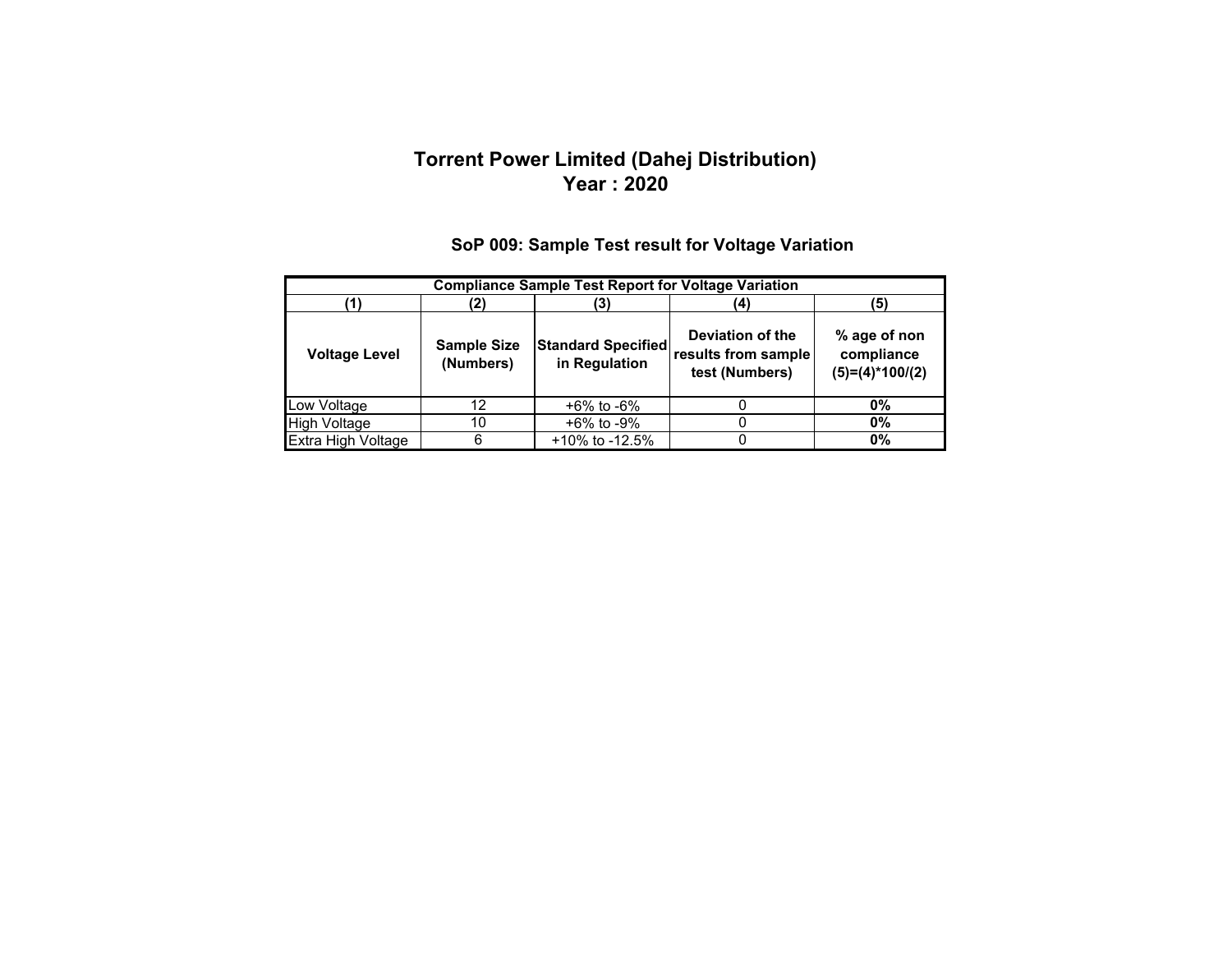#### **Torrent Power Limited (Dahej Distribution) Year : 2020**

|         | <b>Compliance Sample Test Report for Harmonics</b> |                                 |                                                             |                                                              |                                                 |  |  |  |
|---------|----------------------------------------------------|---------------------------------|-------------------------------------------------------------|--------------------------------------------------------------|-------------------------------------------------|--|--|--|
|         | (2)                                                | (3)                             |                                                             | (5)                                                          |                                                 |  |  |  |
| Sr. No. | <b>Category of Consumer</b>                        | <b>Sample Size</b><br>(Numbers) | <b>Standard</b><br><b>Specified in</b><br><b>Regulation</b> | Deviation of the<br>results from<br>sample test<br>(Numbers) | % age of non<br>compliance<br>$(6)=(5)*100/(3)$ |  |  |  |
|         | <b>LT Consumers</b>                                | 12                              | 3.5%                                                        |                                                              | 0%                                              |  |  |  |
| 2       | <b>HT Consumers</b>                                | 10                              | 3%                                                          | -                                                            | 0%                                              |  |  |  |
| ົ       | <b>EHT Consumers</b>                               | 6                               | 3%                                                          | $\blacksquare$                                               | $0\%$                                           |  |  |  |

### **SoP 010: Sample Test result for Harmonics**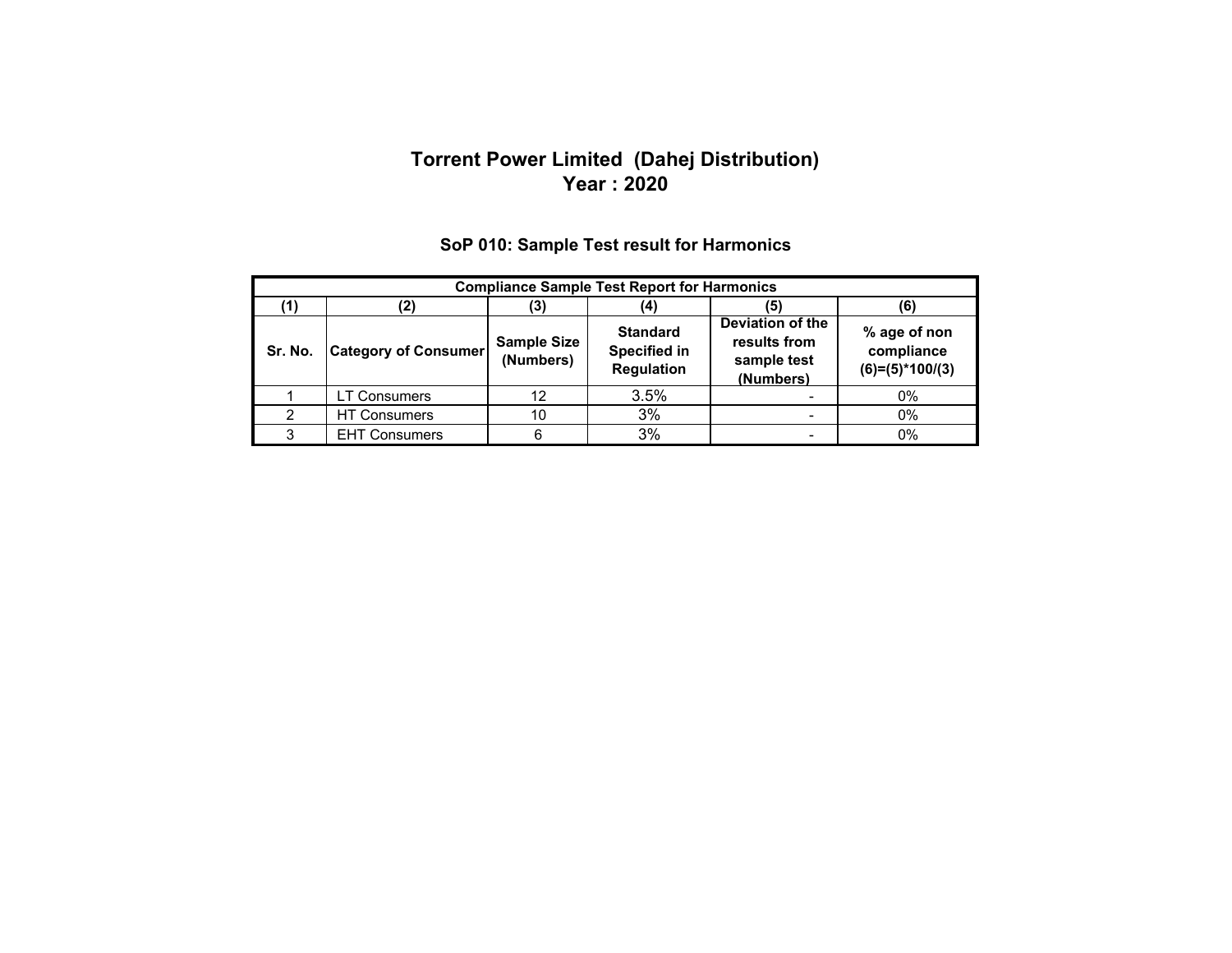#### **Year : 2020-21**

# **Performa SoP 011A: System Average Interruption Frequency Index (SAIFI)**

| Sr. No.            | <b>Month</b>  | Ni-Total no of customers for<br>each sustained interruptions | Nt-Total no of<br>customers served | $Cl = \sum n_i$          | <b>SAIFI=CI/Nt</b><br>(Nos.) |
|--------------------|---------------|--------------------------------------------------------------|------------------------------------|--------------------------|------------------------------|
|                    | $\mathbf{2}$  | 3                                                            | 4                                  | 5=Total of 3             | $6 = 5/4$                    |
| Dahej License Area |               |                                                              |                                    |                          |                              |
|                    | Apr-20        | 15                                                           | 111                                | 15                       | 0.14                         |
| 2                  | $May-20$      | ۰                                                            | 111                                | -                        |                              |
| 3                  | <b>Jun-20</b> | 12                                                           | 110                                | 12                       | 0.11                         |
| 4                  | <b>Jul-20</b> | 16                                                           | 112                                | 16                       | 0.14                         |
| 5                  | Aug-20        | ٠                                                            | 112                                | $\overline{\phantom{a}}$ | $\blacksquare$               |
| 6                  | Sep-20        | ٠                                                            | 112                                | ۰                        | $\blacksquare$               |
|                    | Oct-20        |                                                              | 111                                | $\overline{\phantom{a}}$ |                              |
| 8                  | <b>Nov-20</b> | ٠                                                            | 111                                | $\sim$                   |                              |
| 9                  | $Dec-20$      | ٠                                                            | 111                                | ٠                        |                              |
| 10                 | $Jan-21$      | ٠                                                            | 112                                | $\sim$                   |                              |
| 11                 | Feb-21        | ٠                                                            | 112                                | $\sim$                   |                              |
| 12                 | Mar-21        |                                                              | 112                                | ۰                        |                              |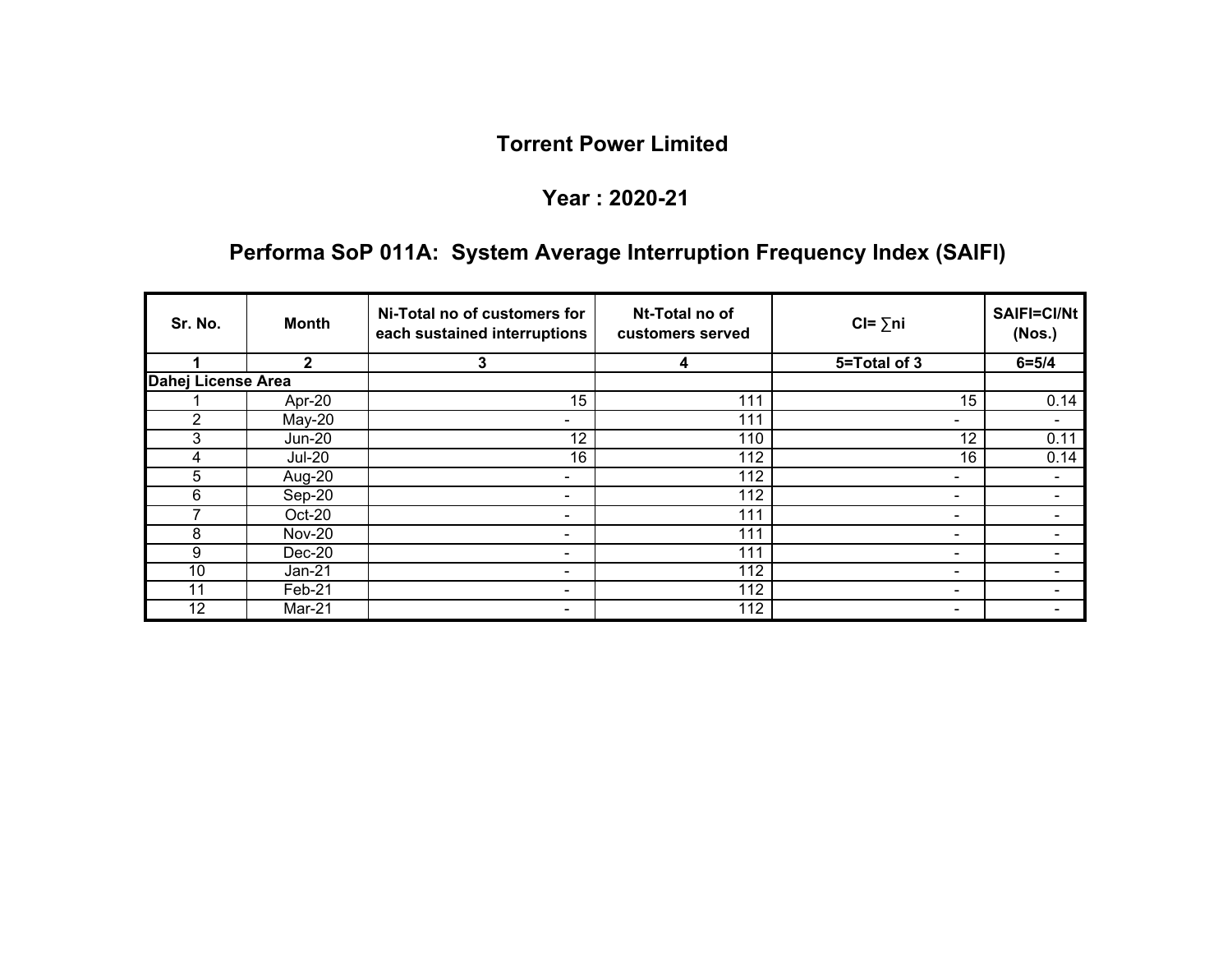#### **Year : 2020-21**

# **Performa Sop 011B: System Average Interrruption Duration Index (SAIDI)**

| Sr. No.        | Month              | ri=Restoration<br>Time for each<br>interruption<br>event (HH: MM) | Ni-no of<br>interrupted<br>customers for<br>each sustained<br>interruption<br>event (in<br>numbers) | ri*Ni-Total customer<br>interruption Duration<br>(Cust-Hrs.) | Nt-Total no of<br><b>customers</b><br>served | <b>Customer</b><br>Interruption<br>Duration.<br>$CMI = \sum r i Ni$<br>(Cust-Hrs.) | <b>SAIDI=CMI/Nt</b><br>(HH : MM) |
|----------------|--------------------|-------------------------------------------------------------------|-----------------------------------------------------------------------------------------------------|--------------------------------------------------------------|----------------------------------------------|------------------------------------------------------------------------------------|----------------------------------|
|                | $\mathbf{2}$       | 3                                                                 |                                                                                                     | $5 = 3*4$                                                    | 6                                            | 7=Total of 5                                                                       | $8 = 7/6$                        |
|                | Dahej License Area |                                                                   |                                                                                                     |                                                              |                                              |                                                                                    |                                  |
|                | Apr-20             | 0:26                                                              | 15                                                                                                  |                                                              | 111                                          | 06:30                                                                              | 00:03:31                         |
| $\overline{c}$ | $May-20$           | 0:0                                                               | 0                                                                                                   |                                                              | 111                                          | 00:00                                                                              | 00:00:00                         |
| 3              | Jun-20             | 0:15                                                              | 12                                                                                                  |                                                              | 110                                          | 03:00                                                                              | 00:01:38                         |
| 4              | <b>Jul-20</b>      | 00:28                                                             | 16                                                                                                  |                                                              | 112                                          | 07:20                                                                              | 00:03:56                         |
| 5              | Aug-20             | 00:00                                                             | 0                                                                                                   |                                                              | 112                                          | 00:00                                                                              | 00:00:00                         |
| 6              | Sep-20             | 00:00                                                             | 0                                                                                                   |                                                              | 112                                          | 00:00                                                                              | 00:00:00                         |
| 7              | Oct-20             | 00:00                                                             | 0                                                                                                   |                                                              | 111                                          | 00:00                                                                              | 00:00:00                         |
| 8              | <b>Nov-20</b>      | 00:00                                                             | 0                                                                                                   |                                                              | 111                                          | 00:00                                                                              | 00:00:00                         |
| 9              | $Dec-20$           | 00:00                                                             | 0                                                                                                   |                                                              | 111                                          | 00:00                                                                              | 00:00:00                         |
| 10             | Jan-21             | 00:00                                                             | 0                                                                                                   |                                                              | 112                                          | 00:00                                                                              | 00:00:00                         |
| 11             | Feb-21             | 00:00                                                             | 0                                                                                                   |                                                              | 112                                          | 00:00                                                                              | 00:00:00                         |
| 12             | Mar-21             | 00:00                                                             | 0                                                                                                   |                                                              | 112                                          | 00:00                                                                              | 00:00:00                         |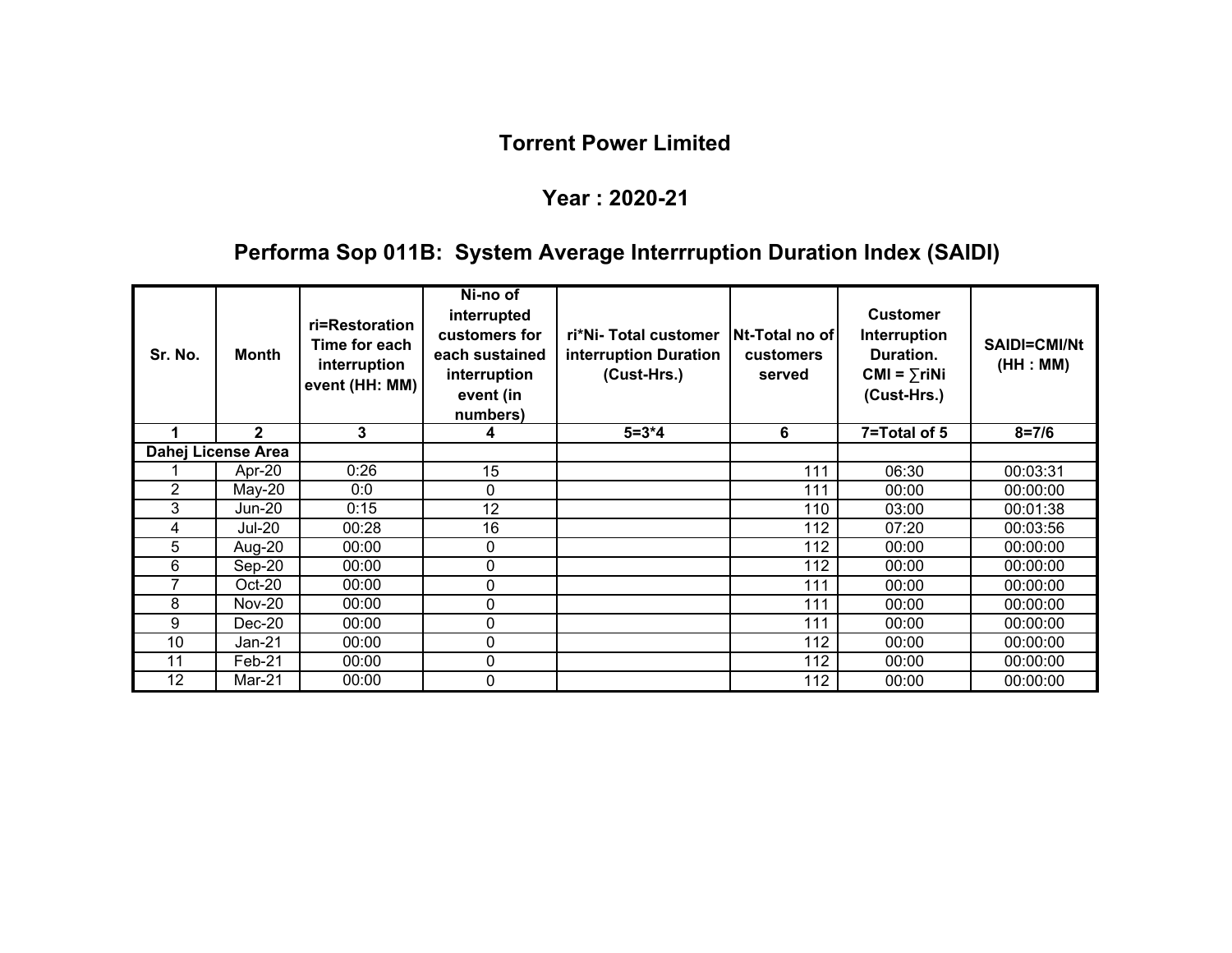#### **Year : 2020-21**

# **Performa Sop 011C: Momemtary Average Interruption Frequency Index (MAIFI)**

| Sr. No.            | Month         | Number of<br><b>Momentary</b><br>interruptions<br>IMi | Nmi-Total no of<br>customers for each<br>momentary<br>interruptions | Imi*Nmi Number<br>of customer<br><b>Momentary</b><br>interruptions | Nt-Total no<br>оf<br><b>customers</b><br>served | ∑IMiNmi                  | $MAIFI =$<br>∑IMiNmi<br><b>Nt</b> |
|--------------------|---------------|-------------------------------------------------------|---------------------------------------------------------------------|--------------------------------------------------------------------|-------------------------------------------------|--------------------------|-----------------------------------|
|                    | $\mathbf{2}$  | 3                                                     | 4                                                                   | $5 = 3 * 4$                                                        | 6                                               | $7 = Total of 5$         | $6 = 5/6$                         |
| Dahej License Area |               |                                                       |                                                                     |                                                                    |                                                 |                          |                                   |
|                    | Apr-20        | $\overline{\phantom{0}}$                              | $\blacksquare$                                                      |                                                                    | 111                                             | $\overline{\phantom{a}}$ |                                   |
| $\overline{2}$     | $May-20$      | $\blacksquare$                                        | $\overline{\phantom{0}}$                                            |                                                                    | 111                                             | $\overline{\phantom{0}}$ |                                   |
| 3                  | Jun-20        |                                                       | 6                                                                   |                                                                    | 110                                             | 6                        | 0.05                              |
| 4                  | <b>Jul-20</b> | $\blacksquare$                                        | $\blacksquare$                                                      |                                                                    | 112                                             | $\overline{\phantom{a}}$ | $\blacksquare$                    |
| 5                  | Aug-20        | $\overline{\phantom{0}}$                              | $\blacksquare$                                                      |                                                                    | 112                                             | $\overline{\phantom{a}}$ | $\blacksquare$                    |
| 6                  | Sep-20        | $\overline{\phantom{0}}$                              | $\sim$                                                              |                                                                    | 112                                             | $\blacksquare$           | $\overline{\phantom{0}}$          |
|                    | Oct-20        | $\blacksquare$                                        | $\blacksquare$                                                      |                                                                    | 111                                             | ۰                        |                                   |
| 8                  | <b>Nov-20</b> | ۰                                                     | $\blacksquare$                                                      |                                                                    | 111                                             | $\overline{\phantom{a}}$ |                                   |
| 9                  | $Dec-20$      | $\overline{\phantom{0}}$                              | $\blacksquare$                                                      |                                                                    | 111                                             | $\overline{\phantom{0}}$ |                                   |
| 10                 | $Jan-21$      | $\blacksquare$                                        | $\overline{\phantom{0}}$                                            |                                                                    | 112                                             | $\overline{\phantom{0}}$ |                                   |
| 11                 | Feb-21        | $\overline{\phantom{0}}$                              | -                                                                   |                                                                    | 112                                             | $\blacksquare$           |                                   |
| 12                 | Mar-21        | 2                                                     | 12                                                                  |                                                                    | 112                                             | 23                       | 0.21                              |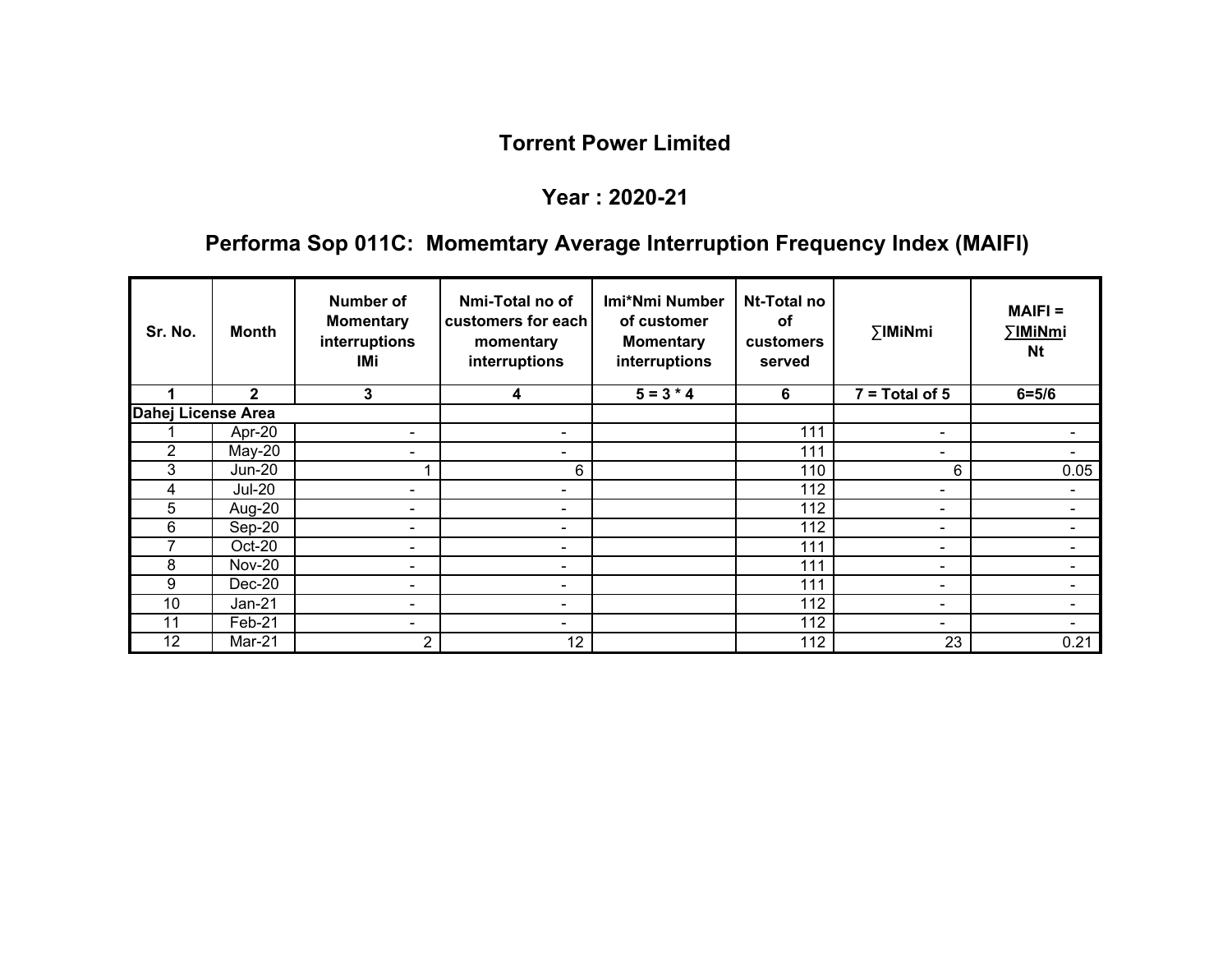# **Torrent Power Limited (Dahej Distribution)**

#### **Year : 2020-21**

# **Performa SoP 012: System Losses at EHT/11 KV & Below**

| Losses in System and Connected Equipment |                                                  |                     |        |  |  |  |  |
|------------------------------------------|--------------------------------------------------|---------------------|--------|--|--|--|--|
|                                          | <b>Total Energy Delivered (Mus)</b>              |                     | 468.63 |  |  |  |  |
| ii                                       | Energy Sold (Billed). EHT direct sales (Mus)     | В                   | 201.09 |  |  |  |  |
| iii                                      | Energy Sold (Billed) in the HT & LT system (MUs) |                     | 251.94 |  |  |  |  |
| <b>IV</b>                                | <b>Total Sales (Mus)</b>                         | (B+C)               | 453.03 |  |  |  |  |
| v                                        | <b>Distribution Loss (Mus)</b>                   |                     | 2.25   |  |  |  |  |
| vi                                       | Energy input at EHV Substation (Mus)             | E                   | 455.28 |  |  |  |  |
| vii                                      | % Distribution Loss                              | $(D)$ X 100/ $(E)$  | 0.49%  |  |  |  |  |
| viii                                     | Total Losses(including EHV/Transmission) (Mus)   | ${A-(B+C)}$         | 15.60  |  |  |  |  |
| ix                                       | % Total Losses(including EHV/Transmission)       | ${A-(B+C)}X100/(A)$ | 3.33%  |  |  |  |  |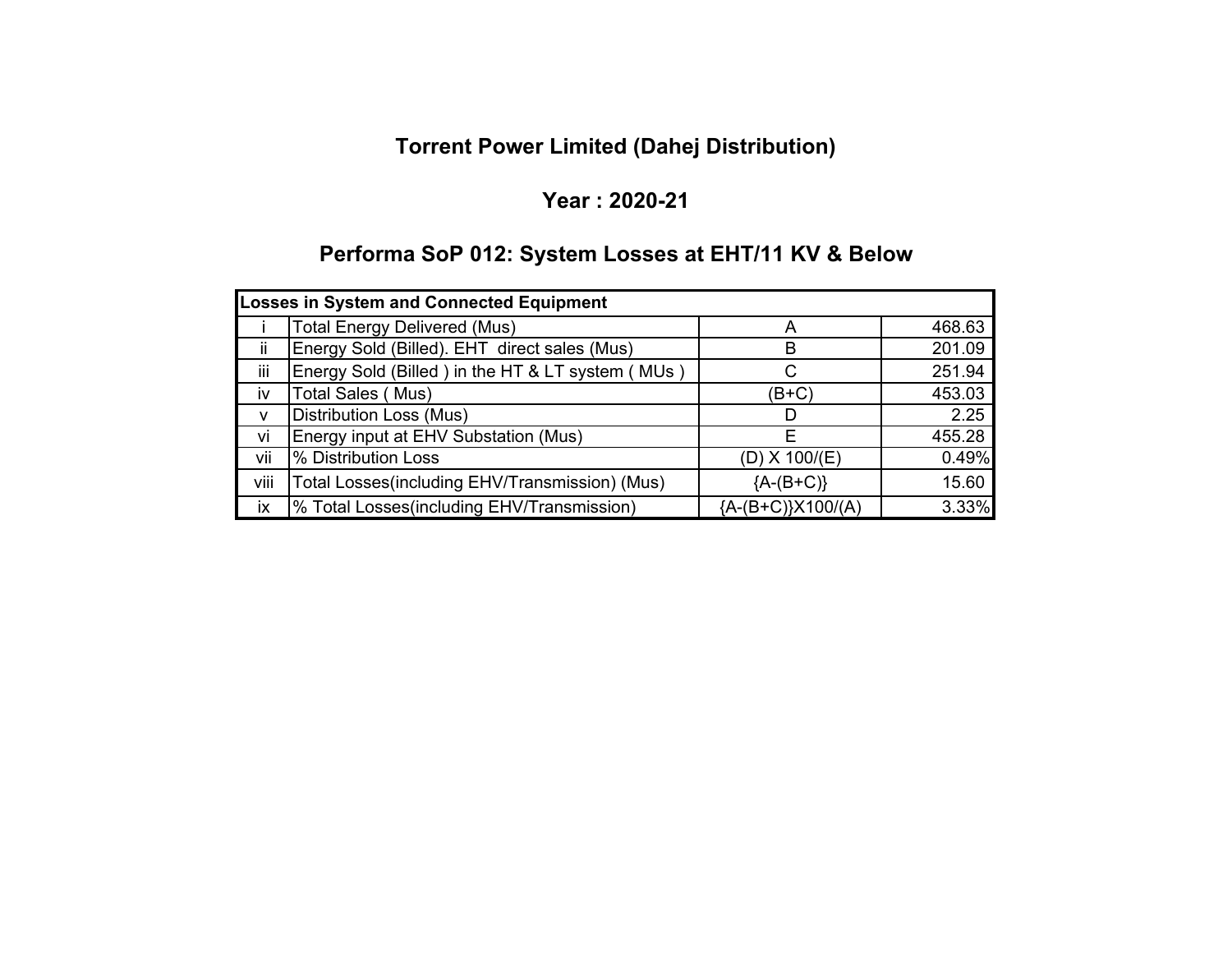#### **Year : 2020-21**

# **Performa SoP 013: Meter Faulty**

| <b>Consumer</b><br>category | No. of faulty meters at<br>the start of the year | No. of faulty meters<br>added during the year | Total no.<br>defective /<br>faulty Meter | No. of faulty<br><b>Meters repaired</b><br>and replaced | No of faulty meters<br>pending at the end of<br>the year |
|-----------------------------|--------------------------------------------------|-----------------------------------------------|------------------------------------------|---------------------------------------------------------|----------------------------------------------------------|
| Dahej License Area          |                                                  |                                               |                                          |                                                         |                                                          |
| Single Phase                | -                                                | -                                             |                                          |                                                         |                                                          |
| Three Phase                 |                                                  | -                                             |                                          |                                                         |                                                          |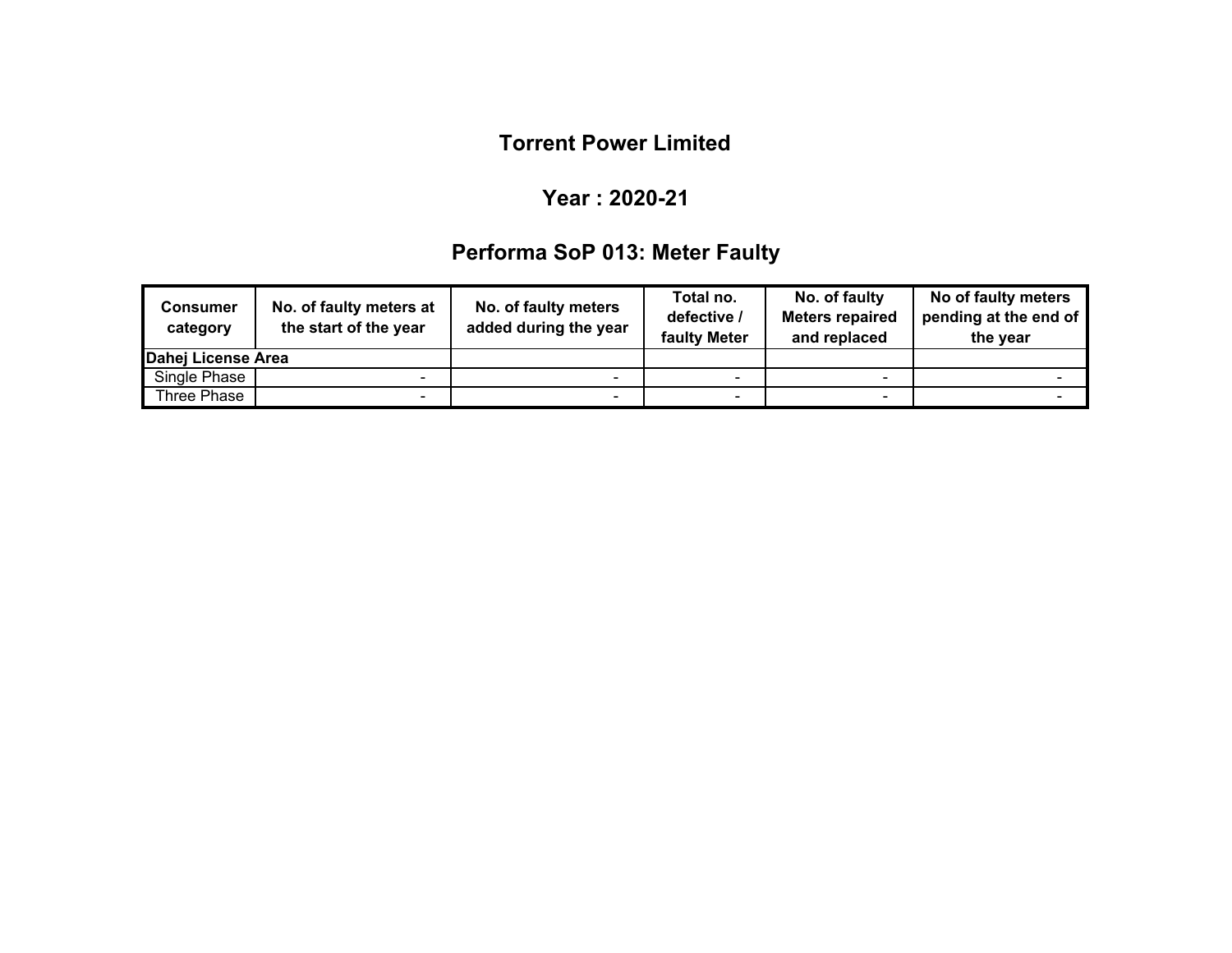### **Torrent Power Limited (Dahej Distribution)**

#### **Year : 2020-21**

#### **Performa SoP 014: Statement showing ATC losses, collection effeiciency and Billing efficiency**

| Quarter      | <b>Months</b> | Unit Input<br>(MUs) | Unit Billed<br>(MUs) | <b>Billing</b><br>Efficiency | Revenue Billed<br>(Rs. Crs) | Revenue<br>Collected (Rs.<br>Crs) | Collection<br>Efficiency % | <b>Business</b><br>Efficiency % | ATC Loss % *  |
|--------------|---------------|---------------------|----------------------|------------------------------|-----------------------------|-----------------------------------|----------------------------|---------------------------------|---------------|
|              |               | A                   | B                    | $C = (B/A)^*100$             | D                           | E.                                | $F = (E/D)^* 100$          | $G=(C*F)/100$                   | $H = 100 - G$ |
|              | April         | 15 <sub>1</sub>     | 15                   | 98.96                        |                             | 11                                | 154.03                     | 152.43                          | (52.43)       |
|              | May           | 37                  | 37                   | 99.53                        | 22                          | 16                                | 72.64                      | 72.29                           | 27.71         |
|              | June          | 29                  | 28                   | 99.37                        | 16                          | 20                                | 125.58                     | 124.79                          | (24.79)       |
|              | July          | 29                  | 29                   | 99.28                        | 16                          | 16                                | 102.41                     | 101.67                          | (1.67)        |
| $\mathbf{H}$ | August        | 29                  | 29                   | 99.31                        | 15 <sub>1</sub>             | 16                                | 100.72                     | 100.02                          | (0.02)        |
|              | September     | 39                  | 38                   | 99.53                        | 20                          | 15                                | 78.86                      | 78.49                           | 21.51         |
|              | October       | 47                  | 47                   | 99.61                        | 22                          | 20                                | 89.64                      | 89.29                           | 10.71         |
| Ш            | November      | 40                  | 40                   | 99.61                        | 19                          | 22                                | 112.03                     | 111.59                          | (11.59)       |
|              | December      | 45                  | 45                   | 99.46                        | 21                          | 19                                | 90.73                      | 90.24                           | 9.76          |
| III          | January       | 49                  | 49                   | 99.59                        | 22                          | 22                                | 98.63                      | 98.22                           | 1.78          |
|              | February      | 46                  | 46                   | 99.62                        | $\overline{21}$             | 22                                | 103.74                     | 103.35                          | (3.35)        |
|              | March         | 51                  | 50                   | 99.63                        | 23                          | 21                                | 94.45                      | 94.10                           | 5.90          |
|              |               | 455                 | 453                  | 99.51                        | 224                         | 220                               | 98.03                      | 97.55                           | 2.45          |

\*The resultant figure base on application of formats will not portray true picture due to mismatch of billing versus revenue collected in a given period.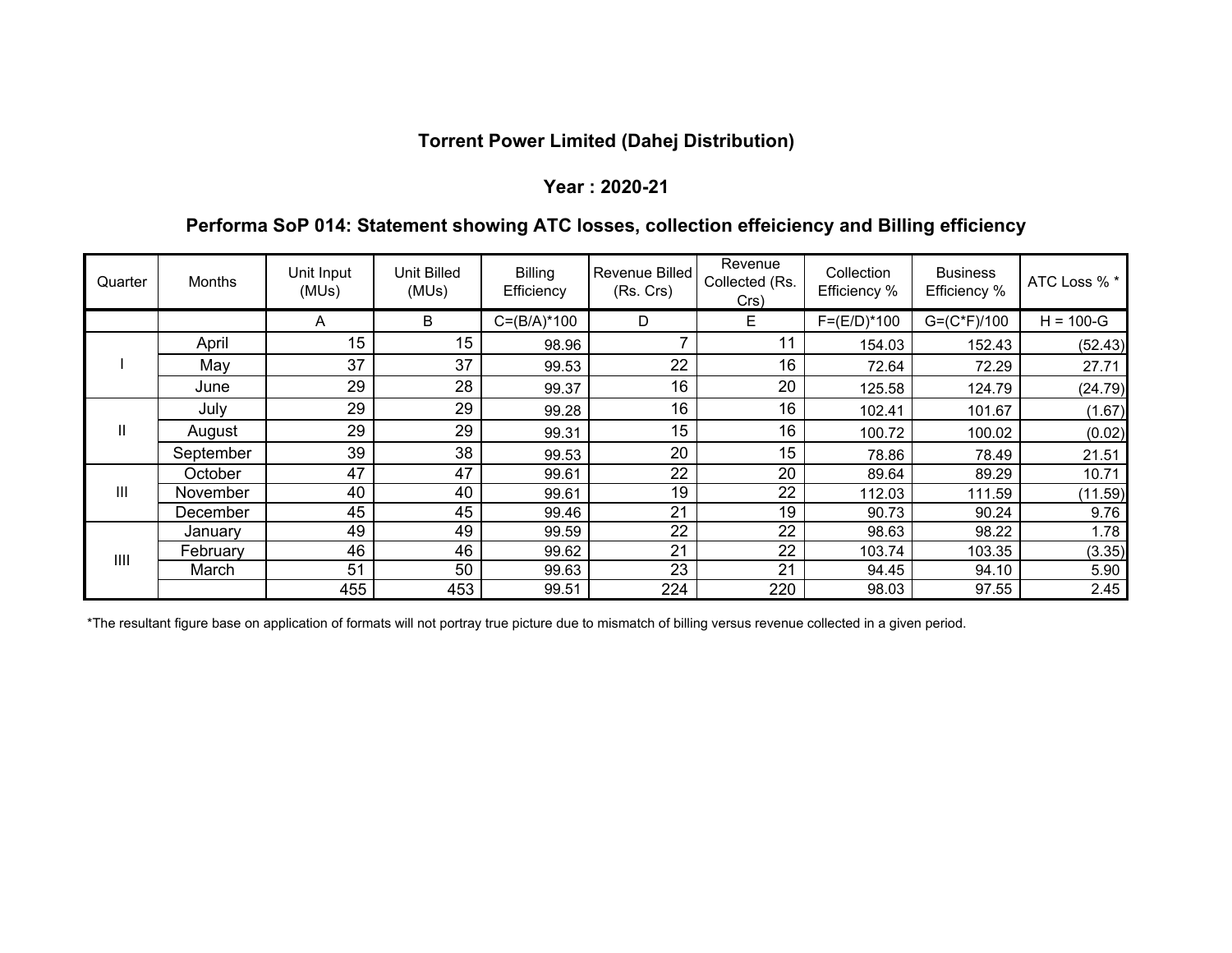### **Torrent Power Limited (Dahej Distribution)**

#### **Year : 2020-21**

#### **SoP 015: Release of New Connection status**

| Name of Area/<br><b>Cirice</b> | <b>Consumer</b><br>Category | Total no. of<br>consumers<br>connected at the<br>begining of the<br>half - year/year | Pending at the<br>begining of the<br>Half year/year * | <b>New Application</b><br>received during<br>the half-year/year | No. of<br>connections<br>released during<br>the Half-<br>year/year | No. of<br>applications<br>pending at the<br>end of the Half -<br>year/year* | Total no. of<br>consumers<br>connected at the<br>end of the Half -<br>year/year |
|--------------------------------|-----------------------------|--------------------------------------------------------------------------------------|-------------------------------------------------------|-----------------------------------------------------------------|--------------------------------------------------------------------|-----------------------------------------------------------------------------|---------------------------------------------------------------------------------|
|                                | Residential                 | Ξ.                                                                                   | $\blacksquare$                                        | $\overline{\phantom{0}}$                                        | $\blacksquare$                                                     | $\blacksquare$                                                              |                                                                                 |
|                                | Non-RGP                     | 21                                                                                   | $\overline{\phantom{a}}$                              | $\overline{\phantom{a}}$                                        | $\blacksquare$                                                     | $\blacksquare$                                                              | 21                                                                              |
|                                | <b>LTMD</b>                 | 9                                                                                    | $\blacksquare$                                        | $\overline{\phantom{a}}$                                        | $\blacksquare$                                                     | $\blacksquare$                                                              | 8                                                                               |
| 1 st Half                      | Agricultural (Total)        | $\blacksquare$                                                                       | $\blacksquare$                                        | $\overline{\phantom{a}}$                                        | $\blacksquare$                                                     | $\blacksquare$                                                              | $\blacksquare$                                                                  |
|                                | HT                          | 58                                                                                   | $\blacksquare$                                        | $\blacksquare$                                                  | $\qquad \qquad \blacksquare$                                       | $\blacksquare$                                                              | 60                                                                              |
|                                | Other                       | $\overline{23}$                                                                      | $\blacksquare$                                        | $\blacksquare$                                                  |                                                                    | $\overline{\phantom{a}}$                                                    | $\overline{23}$                                                                 |
|                                | Total                       | 111                                                                                  | $\blacksquare$                                        | $\blacksquare$                                                  | 1                                                                  | $\blacksquare$                                                              | 112                                                                             |
|                                | Residential                 |                                                                                      | $\blacksquare$                                        | $\overline{\phantom{a}}$                                        | $\blacksquare$                                                     | $\overline{\phantom{a}}$                                                    |                                                                                 |
|                                | Non-RGP                     | 21                                                                                   | $\blacksquare$                                        | $\blacksquare$                                                  | $\blacksquare$                                                     | $\blacksquare$                                                              | $\overline{21}$                                                                 |
|                                | <b>LTMD</b>                 | 8                                                                                    | $\blacksquare$                                        | $\overline{\phantom{a}}$                                        | $\qquad \qquad \blacksquare$                                       | $\qquad \qquad \blacksquare$                                                | 8                                                                               |
| 2 nd Half                      | Agricultural (Total)        | $\blacksquare$                                                                       | $\overline{\phantom{a}}$                              | $\overline{\phantom{a}}$                                        | $\overline{\phantom{a}}$                                           | $\blacksquare$                                                              |                                                                                 |
|                                | HT                          | 60                                                                                   | $\overline{\phantom{a}}$                              | $\overline{\phantom{a}}$                                        | $\overline{\phantom{a}}$                                           | $\blacksquare$                                                              | 62                                                                              |
|                                | Other                       | 23                                                                                   | $\overline{\phantom{a}}$                              | $\overline{2}$                                                  | $\overline{c}$                                                     | $\blacksquare$                                                              | $\overline{23}$                                                                 |
|                                | Total                       | 112                                                                                  | $\overline{\phantom{a}}$                              | $\overline{2}$                                                  | 2                                                                  | $\overline{\phantom{a}}$                                                    | 114                                                                             |
|                                | Residential                 | $\blacksquare$                                                                       | $\blacksquare$                                        | $\overline{\phantom{0}}$                                        | $\blacksquare$                                                     | $\blacksquare$                                                              | $\overline{\phantom{0}}$                                                        |
|                                | Non-RGP                     | 21                                                                                   | $\blacksquare$                                        | $\overline{\phantom{a}}$                                        | $\overline{\phantom{a}}$                                           | $\overline{\phantom{a}}$                                                    | 21                                                                              |
|                                | <b>LTMD</b>                 | 9                                                                                    | $\overline{\phantom{a}}$                              | $\overline{\phantom{a}}$                                        | $\blacksquare$                                                     | $\overline{\phantom{a}}$                                                    | 8                                                                               |
| Annual                         | Agricultural (Total)        |                                                                                      | $\blacksquare$                                        | $\overline{\phantom{a}}$                                        | $\blacksquare$                                                     | $\overline{\phantom{a}}$                                                    |                                                                                 |
|                                | <b>HT</b>                   | 58                                                                                   | $\blacksquare$                                        | $\blacksquare$                                                  | $\qquad \qquad \blacksquare$                                       | $\blacksquare$                                                              | 62                                                                              |
|                                | Other                       | 23                                                                                   | $\blacksquare$                                        | $\overline{2}$                                                  | 3                                                                  | $\overline{\phantom{a}}$                                                    | 23                                                                              |
|                                | Total                       | 111                                                                                  | $\blacksquare$                                        | $\overline{2}$                                                  | 3                                                                  | $\overline{\phantom{a}}$                                                    | 114                                                                             |

**Note:** All the columns are independent.

\* Pending applications exclude pendency due to consumer compliance and RO Permission